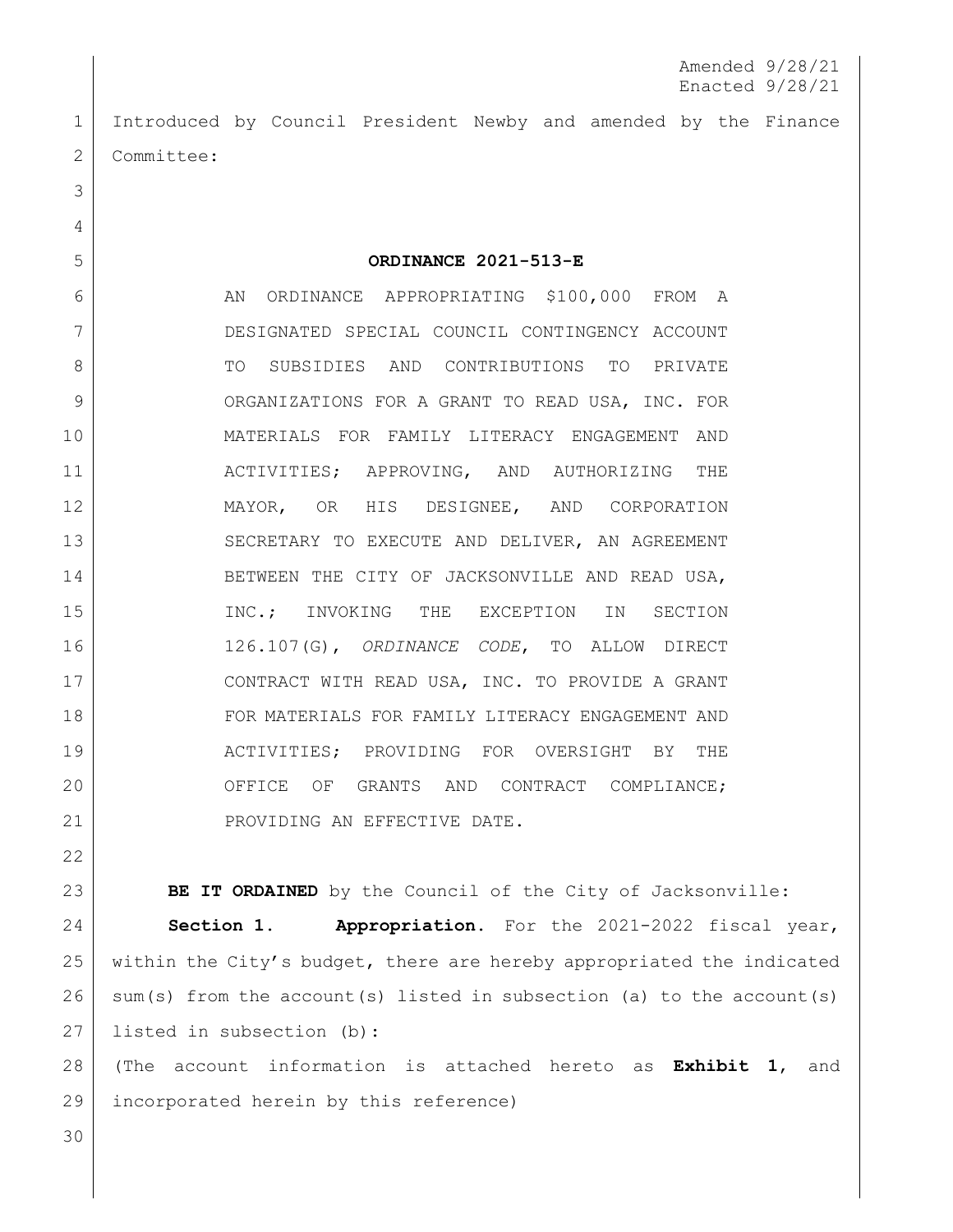| $\mathbf 1$    | (a) | Appropriated from:                                         |           |
|----------------|-----|------------------------------------------------------------|-----------|
| 2              |     | See attached Exhibit 1                                     | \$100,000 |
| 3              | (b) | Appropriated to:                                           |           |
| $\overline{4}$ |     | See attached Exhibit 1                                     | \$100,000 |
| 5              | (C) | Explanation of Appropriation - The funding above is being  |           |
| 6              |     | appropriated from a Designated Special Council Contingency |           |
| 7              |     | Account to subsidies and contributions to Read USA, Inc.   |           |
| 8              |     | for a grant to purchase materials to stimulate family      |           |

9 | literacy engagement and activities.

 **Section 2. Purpose.** The purpose of the appropriation in Section 1 is to provide funding to Read USA, Inc. for a grant to assist in providing over 51,000 elementary school students from urban under resourced neighborhoods in Duval County with book choice and ownership (3 brand new books of their choice) along with parent and student resource guides to stimulate family literacy engagement and activities. The grant will be match funding to funding contracted with Duval County Public Schools. Read USA has raised other matching funds to execute on the entire contract that serves over 50,000 DCPS elementary school students this year from private funders and corporate donors, as more fully described in **Revised Exhibit 2** labeled as "**Revised Exhibit 2**, Rev Agmt, September 21, 2021 – Finance" 22 attached hereto.

 **Section 3. Agreement approved and execution authorized.** There is hereby approved, and the Mayor, or his designee, and 25 Corporation Secretary are hereby authorized to execute and deliver, 26 the Funding Agreement between the City of Jacksonville and Read USA, Inc., in a not to exceed amount of \$100,000 for the 2021-2022 fiscal year to be disbursed on a reimbursement basis for materials and services related to the program, subject to the terms, scope and conditions more fully described in **Revised Exhibit 2** labeled as "**Revised Exhibit 2**, Rev Agmt, September 21, 2021 – Finance" attached